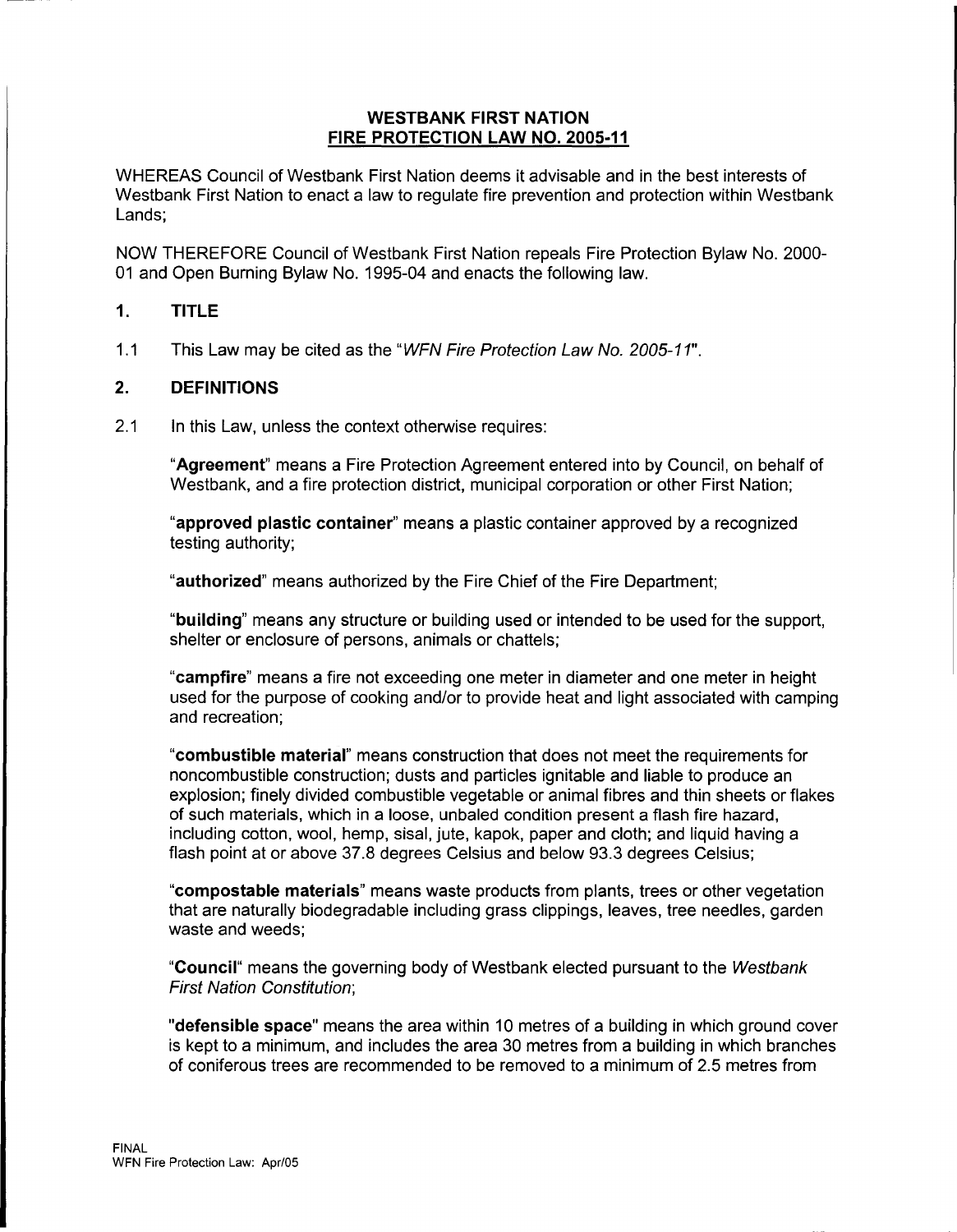the ground and coniferous trees thinned so that their crowns/branches are separated by at least 3 metres;

**"dwelling"** means any building or part of a building occupied or intended to be occupied for residential purposes;

**"equipment"** means any tools, contrivances, devices or materials used by the Fire Department to combat an Incident or other emergency;

**"extinguished"** means no visible flame, sparks, glowing embers or smoke;

**"Fire Chief'** means the person duly appointed as head of the fire department of any fire protection district, municipal corporation or first nation responsible for fire prevention and protection within Westbank Lands;

**"Fire Department"** includes the fire department of any fire protection district, municipal corporation, or first nation responsible for attending fires on Westbank Lands;

**"fire fighter"** means a fire fighter who provides fire protection to Westbank Lands;

**"fire hazard"** means any condition that is conducive to the destruction of life or property by fire, or that will, or is likely to, increase the extent or severity of the fire;

**"fire protection"** means all aspects of fire safety including but not limited to fire prevention, fire fighting or suppression, pre-fire planning, fire investigation, public education and information, training or other staff development and advising;

**"flammable material"** means any waste, rags, papers, or other substance liable by spontaneous combustion to cause fire and any liquid having a flash point below 37.8 degrees Celsius;

**"forestland"** means land in which the coniferous trees have a spacing of less than 3 metres between the crowns/branches, the branches extend to closer than 2.5 metres from the ground or where low bush-type ground cover is general over the area;

**"gasoline"** means any product of petroleum or any liquid that will flash or emit a flammable vapour below the temperature of one hundred ten degrees Fahrenheit (110° F.) or forty-four degrees Celsius  $(44^{\circ} \text{ C})$ ;

**"incident"** means a fire or a situation where a fire or explosion is imminent and includes assistance response circumstances described in this Law;

**"occupant" or "occupier"** means a person who is legally entitled to occupy or simply occupies a parcel of land, building, dwelling or premises within Westbank Lands;

**"Officer"** means any person duly appointed by the Fire Chief as an Officer of the Fire Department;

**"open burning"** means the combustion or burning of any substance or material in the open air by any means but does not include: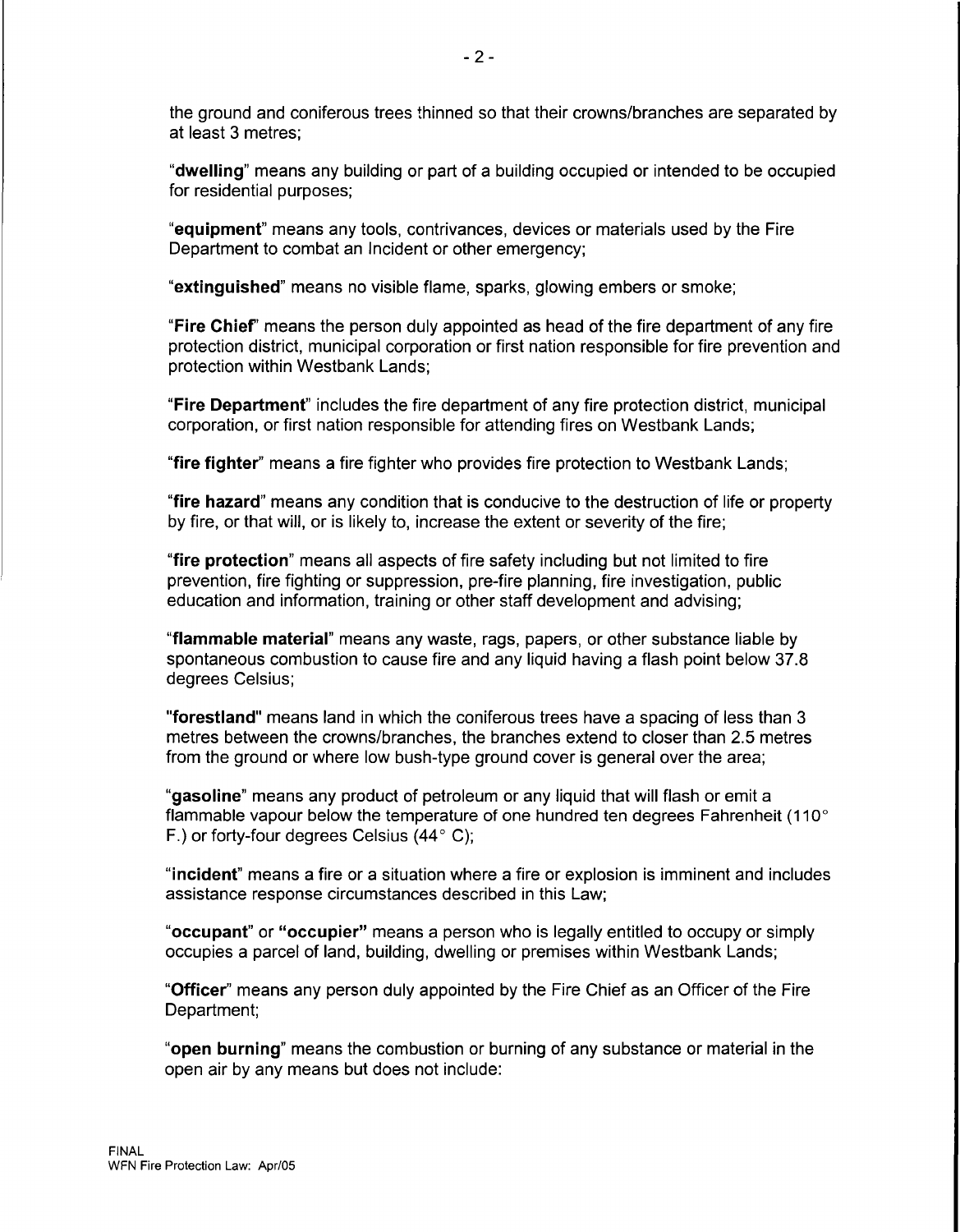- (a) the operation of a permanent outdoor barbeque or outdoor portable barbeque intended for and used solely or the preparation of food;
- (b) fires used by the Fire Department for the purposes of education, training and other fire department purposes;
- (c) fires used or recommended by authorities having jurisdiction to manage ecosystems for purposes of silvicultural management, forest fuel management, fire hazard reduction, wildlife enhancement, domestic range improvement and the use of fire as a means of fire control;
- (d) burning lawfully conducted as part of a farm operation pursuant to the provisions of the Farm Practices Protection (Right to Farm) Act;
- (e) campfires;

**"parcel of land" or "parcel"** means any lot, block, manufactured home pad or other area in which real property within Westbank Lands is held or into which real property within Westbank Lands is subdivided and the improvements affixed to it;

**"peace officer"** means a member of the local detachment of the Royal Canadian Mounted Police responsible for policing Westbank Lands, or any delegate;

**"Permit"** means a permit issued by the Fire Chief to allow open burning within Westbank Lands in such Westbank form as is established by Council, from time to time;

**"permitted burning materials"** means seasoned and dry parts of trees or other vegetation that do not constitute compostable materials and includes prunings, branches, trunks and tree stumps;

**"person"** in addition to its ordinary meaning, includes any association, household, society, corporation, partnership or party, whether acting by themselves or by a servant, agent or employee, and the successors, assigns and personal or other legal representatives of such person to whom the context can apply according to law;

#### **"prohibited burning materials"** means

(a) waste material including demolition, renovation or construction waste material;

(b) material resulting from land being cleared or partially cleared of vegetation to prepare for development, including wood, trees, stumps and other woody debris; and

(c) those materials listed in the Open Burning Smoke Control Regulation enacted pursuant to the Waste Management Act, as amended from time to time, including the following:

tires, plastics, drywall, demolition waste, domestic waste, paint, special waste, tar paper, treated lumber, railway ties, manure, rubber, asphalt, asphalt products, fuel and lubricant containers; biomedical waste;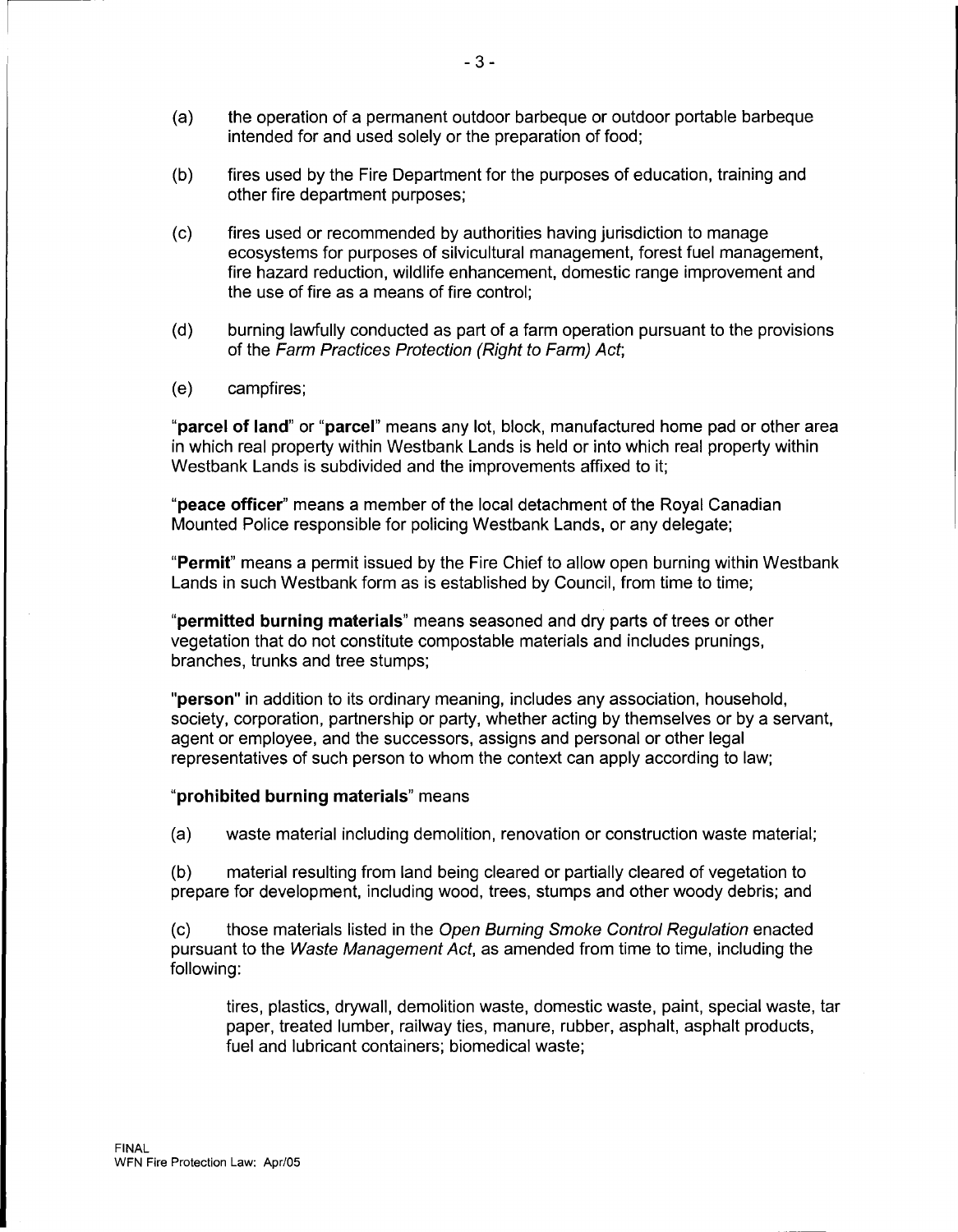**"registered holder"** means a person who is registered in the Westbank Lands Register as the holder of an interest in Westbank Lands and, where applicable, includes the occupant;

**"rubber"** means rubber goods, tires, plastics, and tar, and asphalt roofing materials;

**"rubbish"** means any animal, vegetable or food wastes or scraps and any readily combustible inorganic dry waste material;

- 4 -

**"smoke"** means the gases, particulate matter and all other products of combustion emitted into the atmosphere when a substance or material is burned including, without limitation, smoke, dust, gas, sparks, ash, soot, cinders, fumes or other effluvia;

**"smoking"** means the carrying of a lighted pipe, cigar or cigarette;

**"vehicle"** means any vehicle provided with machinery, devices, equipment or materials for fire protection, vehicles used to transport fire fighters or supplies or other vehicle;

**"Westbank" or "WFN"** means the Westbank First Nation as defined in the Westbank First Nation Constitution;

#### **"Westbank Lands"** means:

- (a) the following Westbank Indian Reserves:
	- (i) Mission Creek Indian Reserve No. 8
	- (ii) Tsinstikeptum Indian Reserve No. 9
	- (iii) Tsinstikeptum Indian Reserve No.10
	- (iv) Medicine Hill Indian Reserve No. 11
	- (v) Medicine Creek Indian Reserve No. 12; and
- (b) lands set apart by Her Majesty the Queen in right of Canada in the future as lands reserved for the use and benefit of Westbank, within the meaning of subsection 91(24) of the Constitution Act, 1867;

**"WFN Law Enforcement Officer"** means the person or persons appointed by Council, from time to time, to administer and enforce the provisions of Laws enacted by Council, and includes any delegate or any peace officer;

**"wood burning appliance"** means a solid fuel-burning device including, without limitation, a stove, and fireplace insert.

- 2.2 Unless otherwise provided in this Law, words, expressions and rules of construction used in this Law have the same meaning as in the Westbank First Nation Constitution.
- 2.3 Unless otherwise provided in this Law, the standards and requirements of the British Columbia Fire Code, BC Reg. 318/2003 and BC Building Code, BC Reg. 295/98, as amended from time to time in respect of fire prevention and fire protection, are hereby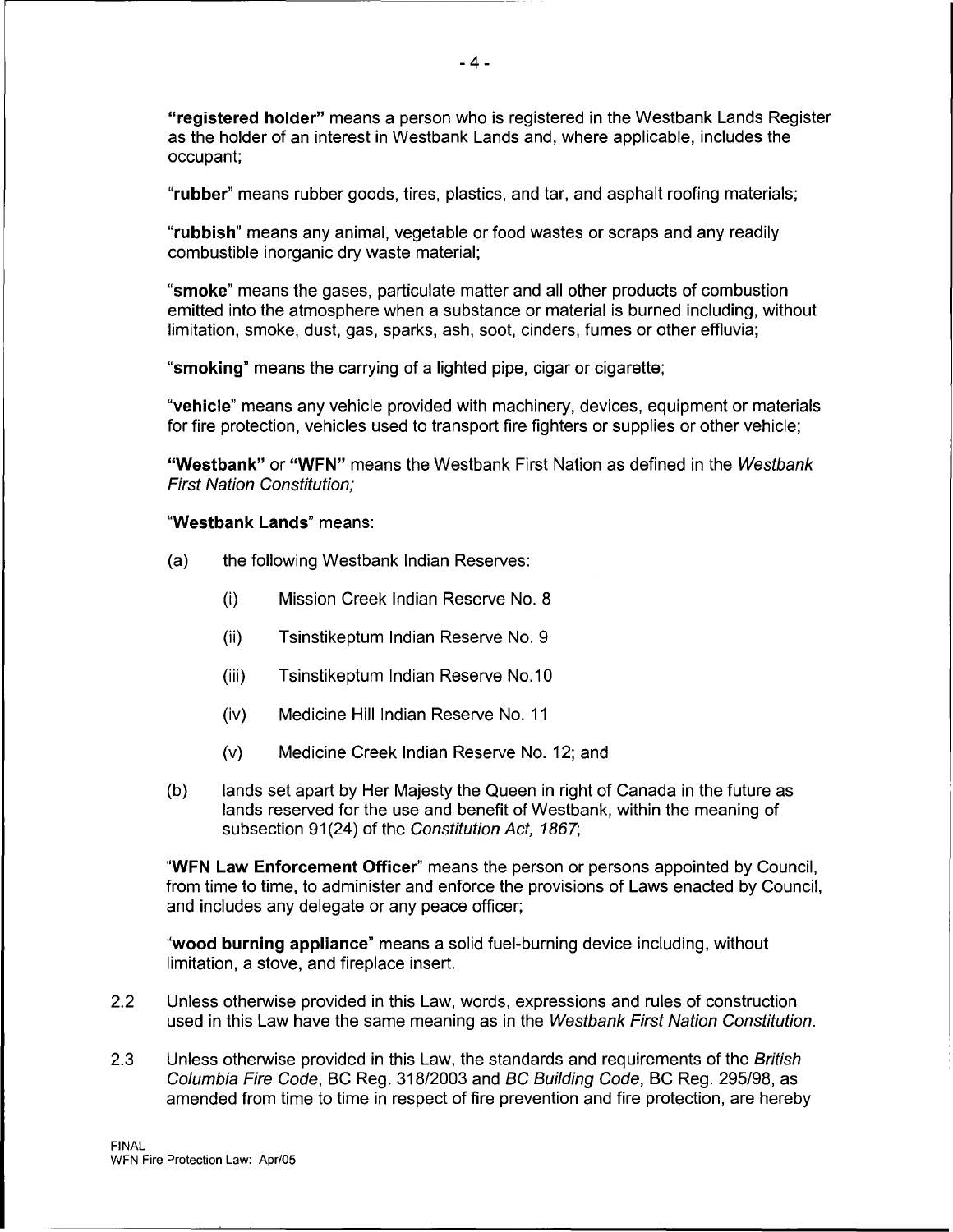adopted and made part of this Law as the standards and requirements applicable on Westbank Lands in respect of fire prevention and fire protection.

# **PART I: RIGHTS AND RESPONSIBILITIES OF FIRE CHIEF**

#### **3. FIRE CHIEF**

- 3.1 The Fire Chief may designate Officers or fire fighters to act as Fire Chief as required.
- 3.2 The Fire Chief is authorized to direct and control all fire protection and assistance response activities, and such other fire protection and prevention activities for which he is authorized under Westbank Law, including but not limited to:
	- (a) first response medical emergencies;
	- (b) rescue operations;
	- (c) mutual aid to fire services including Ministry of Forests;
	- (d) response to hazardous material incidents, and public services.
- 3.3 The Fire Chief may establish policies, procedures and committees necessary for the proper organization and administration of fire protection services on Westbank Lands.
- 3.4 The Fire Chief will from time to time report to Council on the operations of the Fire Department or on any other matter.
- 3.5 The Fire Chief may obtain assistance from peace officers as deemed necessary in order to discharge the duties and responsibilities assigned to the Fire Chief under this Law.

# **4. RIGHT OF ENTRY**

- 4.1 The Fire Chief may enter any building or dwelling within Westbank Lands at any reasonable time for the purpose of administering or enforcing this Law or any other Westbank Law, regional, provincial or federal laws and regulations related to fire protection, including:
	- (a) to inspect for conditions which may cause a fire, increase the danger of a fire or increase the danger to persons;
	- (b) to ensure that any flammable material is rendered harmless or suitably safeguarded against fire by requiring:
		- (i) the establishment of boundaries or limits and keeping persons from entering the area within such prescribed boundaries or limits unless authorized to enter;
		- (ii) the posting of "no admittance" signs, or
		- (iii) any other measures deemed necessary by the Fire Chief;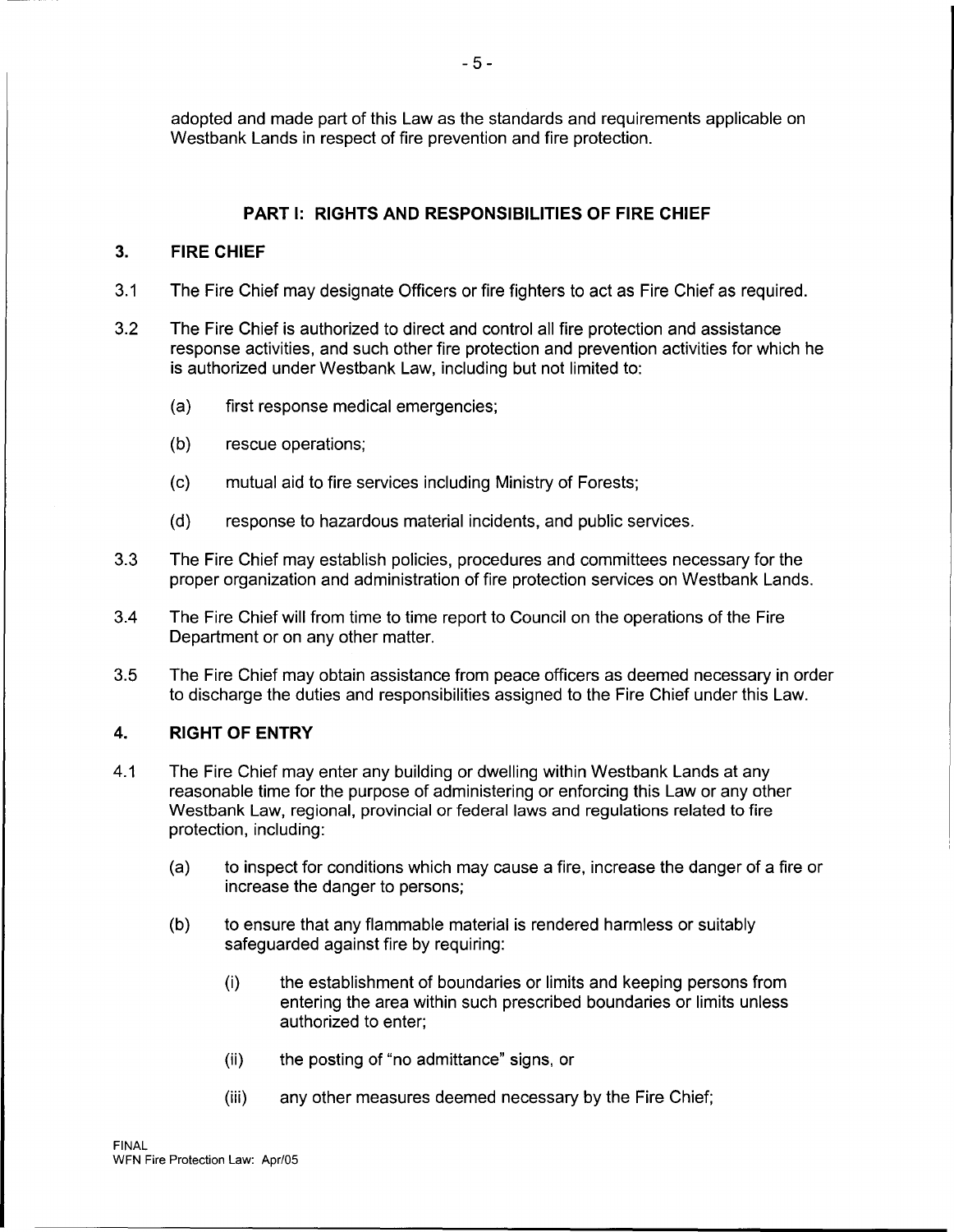- (c) to respond to an alarm offire; and
- (d) to investigate the cause, origin or circumstances surrounding an incident.
- 4.2 Every registered holder must allow the Fire Chief to enter any parcel of land, building or dwellings at any reasonable time for the purpose of making an inspection or investigation in the ordinary course of the execution of official duties by the Fire Chief.

#### **PART II: ROLES AND RESPONSIBILITIES AT INCIDENTS**

#### **5. RIGHT OF ENTRY**

- 5.1 At an incident the Fire Chief is empowered to enter at any time any parcel of land, buildings, dwelling or premises where the incident occurred and to cause any Officer or fire fighter, vehicle or equipment of the Fire Department to enter, as deemed necessary, in order to combat, control or deal with the incident.
- 5.2 During an incident the Fire Chief is empowered to enter, pass through or over any parcel of land, building, dwelling or premises adjacent to the incident and to cause Officers or fire fighters and the vehicle and equipment of the Fire Department to enter or pass through or over parcels, buildings, dwellings or premises, where deemed necessary to gain access to the incident or to protect any person or property.

#### **6. DEMOLITION**

6.1 At an incident the Fire Chief is empowered to cause a building, structure or part thereof or object to be demolished or otherwise removed if deemed necessary to prevent the spread of fire to other buildings, dwellings or objects.

# **7. BOUNDARIES**

- 7.1 At an incident or demolition the Fire Chief may establish boundaries or limits and keep persons from entering the area within such prescribed boundaries or limits unless authorized to enter.
- 7.2 No person shall enter the boundaries or limits of an area established in accordance with section 7.1 unless they have been authorized to enter by the Fire Chief.
- 7.3 At an incident the Fire Chief may request peace officers to enforce restrictions on persons entering within the boundaries or limits established in section 7.1.

# **8. OBTAINING ASSISTANCE**

8.1 At an incident the Fire Chief may request persons who are not fire fighters or Officers to assist in whatever manner considered necessary to deal with the incident, including removing furniture, goods and merchandise from any building on fire or in danger thereof and in guarding and securing same in demolishing a building or structure at or near the fire or other incident.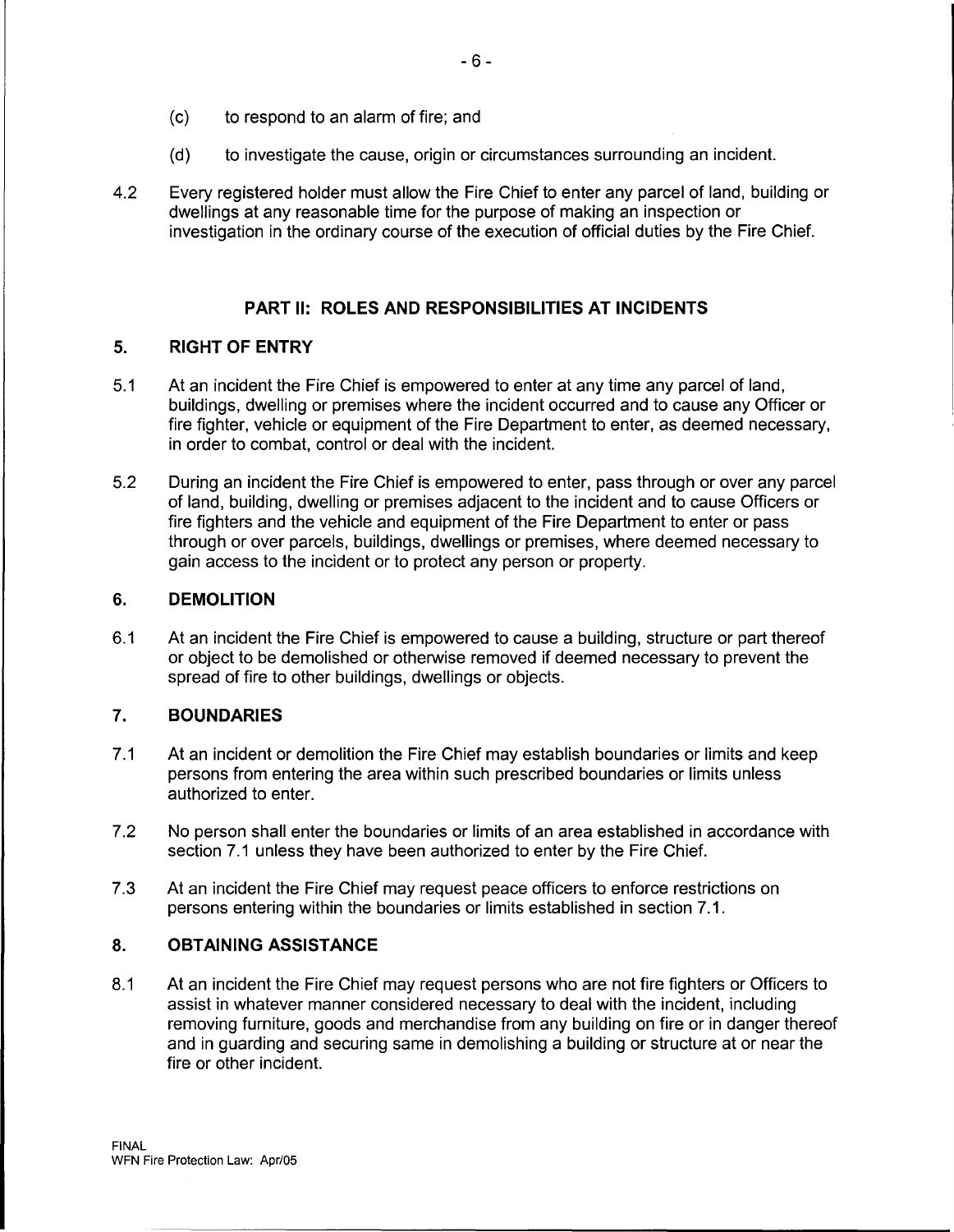8.2 At an incident, the Fire Chief is empowered to commandeer privately owned equipment which is considered necessary to deal with an incident. Remuneration rates will be paid to the owner of the equipment at rates based on industry standards for comparable equipment.

# **9. NO OBSTRUCTION OR HINDRANCE**

- 9.1 No person will impede, obstruct or hinder a fire fighter or Officer or other person assisting or acting under the direction of the Fire Chief.
- 9.2 No person will damage, destroy, obstruct, impede or hinder the operation of any Fire Department vehicle or equipment.
- 9.3 Except with the permission of the Fire Chief, no person will be permitted to enter any burning building or within the lines across any alley, lane, street or area marked by ropes or guards established in section 7.1.
- 9.4 At an incident, the Fire Chief may request peace officers to enforce restrictions on persons entering within the boundaries or limits established in section 7.1.
- 9.5 No person will drive over any equipment at an incident without the permission of the Fire Chief.
- 9.6 No person will obstruct or otherwise interfere with access roads, streets or other approaches to an incident, fire hydrant, cistern or body of water designated for fire fighting purposes.

# **PART Ill: FIRE PREVENTION**

# **10. PROHIBITIONS**

- 10.1 Where, in his opinion, there exists within Westbank Lands a fire or explosion hazard, the Fire Chief may prohibit smoking or the possession of any naked light, flame, or light not enclosed in a shade or other non-combustible guard.
- 10.2 If prohibitions are required under section 10.1, the Fire Chief may give notice in writing to the registered holder to post suitable prohibition signs and the registered holder thereof must prohibit smoking or the carrying of a naked light or flame.

# **11. CHIMNEYS & FLUES**

- 11.1 No registered holder of any building will permit any chimney, stovepipe or flue to remain in any condition which may cause or create a fire hazard.
- 11.2 Every registered holder of any building must keep all chimney openings in such buildings closed by a proper stopper of metal or other non-combustible material, while such openings are not in use.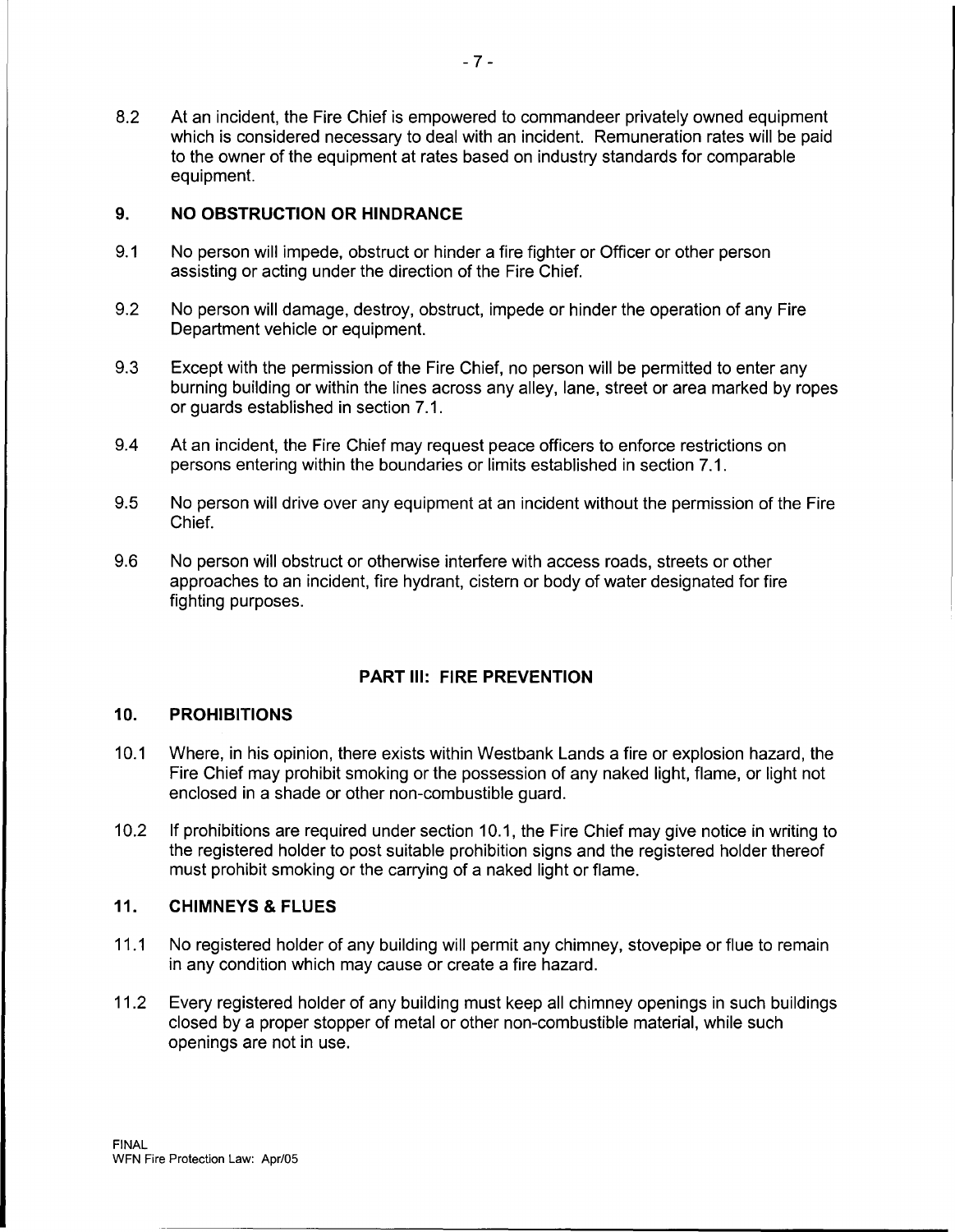- 11.3 The Fire Chief may examine any chimney, flue, fireplace, hearth, oven, furnace, heater, boiler, stove, steam-pipe, funnel or any other equipment he may deem to be a fire hazard.
- 11.4 Where any chimney, flue, fireplace, hearth, oven, furnace, heater boiler, stove, steampipe, funnel or any other equipment is found to be a fire hazard, the Fire Chief must give written notice to the registered holder of the building of the condition and indicate the remedy and the time within which the condition must be remedied.
- 11.5 Any registered holder who has received notice under section 11.4, must comply with the notice within the time indicated.

# **12. DEPOSITING FLAMMABLE MATERIALS**

- 12.1 No person will deposit any ashes or allow any ashes to be deposited or remain:
	- (a) in any combustible container;
	- (b) on the floor of any building belonging or occupied by him; or
	- (c) in any metallic container which is within 300 mm of any woodwork or any other combustible material.
- 12.2 It is unlawful for any person to deposit, or allow or cause to be deposited, any paper, straw, hay, shavings, or other combustible or flammable material or object in or among any ashes or other materials or objects taken from any stove, furnace, or fireplace.

#### **13. CONTROL OF FLAMMABLE MATERIAL**

- 13.1 No person will keep any flammable or combustible materials except in a container made of metal or other non-combustible material and with an airtight top or lid of the same type of material.
- 13.2 No person will deposit or allow to collect or be deposited, any flammable or combustible materials likely to cause or promote fire dangerous to buildings or other property.
- 13.3 No registered holder of any building will allow any flammable or combustible materials or rubbish to accumulate upon the roof of the building.
- 13.4 Any person who makes, uses or has charge of flammable or combustible materials must at the close of each day, ensure that each item is safely stored or disposed so as to be safe from fire.

#### **14. DUTY OF REGISTERED HOLDER**

- 14.1 A registered holder of a parcel of land must remove any matter or object situated in or on any building or dwelling which, in the opinion of the Fire Chief, is a fire hazard or increases the danger of fire.
- 14.2 A registered holder of any unoccupied building must ensure that it is properly secured against entry by unauthorized persons.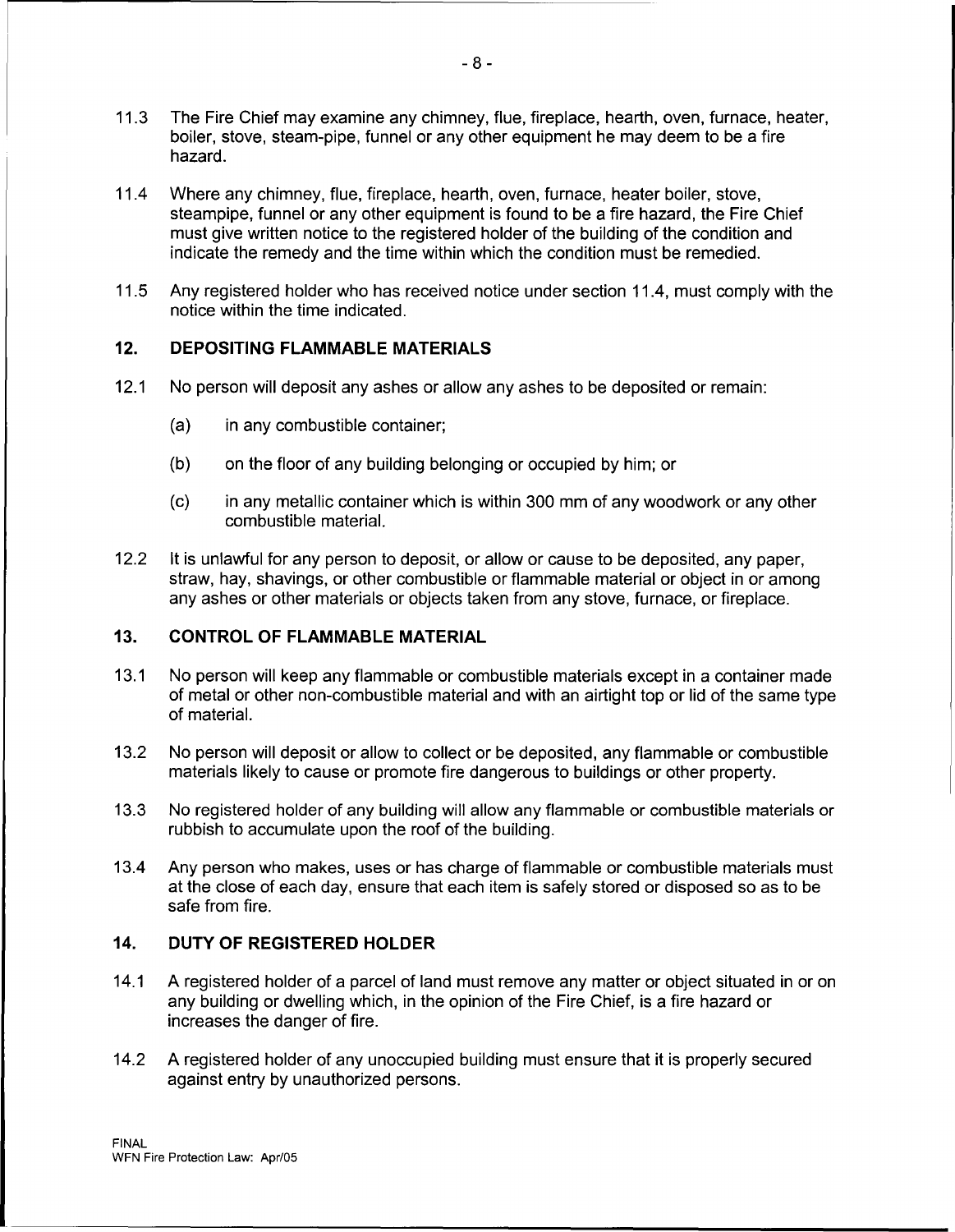- 14.3 Where, in the opinion of the Fire Chief, any fire hazard exists or any unoccupied building is not properly secured, the Fire Chief will give written notice to the registered holder at his last known address or by posting a notice in a conspicuous place on the building or dwelling.
- 14.4 In any notice given under section 14.3, the Fire Chief will indicate the nature of the condition to be remedied, the manner in which the condition may be remedied, and the time within which the registered holder must comply.
- 14.5 A registered holder of a building located within 30 metres of forest land is encouraged to provide and maintain a defensible space to increase the probability of protecting the survivability of the building from approaching wildfire, as well as to reduce the potential for a building fire spreading to the forestland.

# **15. STORAGE OF GASOLINE**

- 15.1 Individuals, other than commercial enterprises permitted pursuant to Westbank Law or other applicable law, must not store or keep gasoline other than:
	- (a) gasoline not exceeding 45 litres in closed metal containers or in approved plastic containers for outdoor storage only; or
	- (b) gasoline in the gasoline tank of an automobile, gasoline engine, motor boat, or airplane, whose tank is permanently connected to and supplies its engine.
- 15.2 All unused gasoline storage tanks on service station sites must be either filled or removed.

# **16. STORAGE OF EXPLOSIVE OR FLAMMABLE COMPOUND, LIQUID OR MATERIAL IN PUBLIC BUILDINGS**

16.1 It is unlawful for any person to keep, store or use any combustible explosives or flammable compound, liquid or material in any part of a building used or maintained as a hotel, apartment house, school or place of public assembly, except in a place especially provided for that purpose in accordance with Westbank Law.

# **PART IV: OPEN BURNING**

# **17. PROHIBITIONS**

- 17.1 No person shall light, ignite or maintain any fire or permit or cause any fire to be lit. ignited or maintained in the open air within Westbank Lands, without first having obtained a written Permit to do so from the Fire Chief or an Officer, in accordance with this Law.
- 17 .2 The operation of a domestic outdoor or backyard incinerator, or any structure or container serving as a domestic incinerator is expressly prohibited.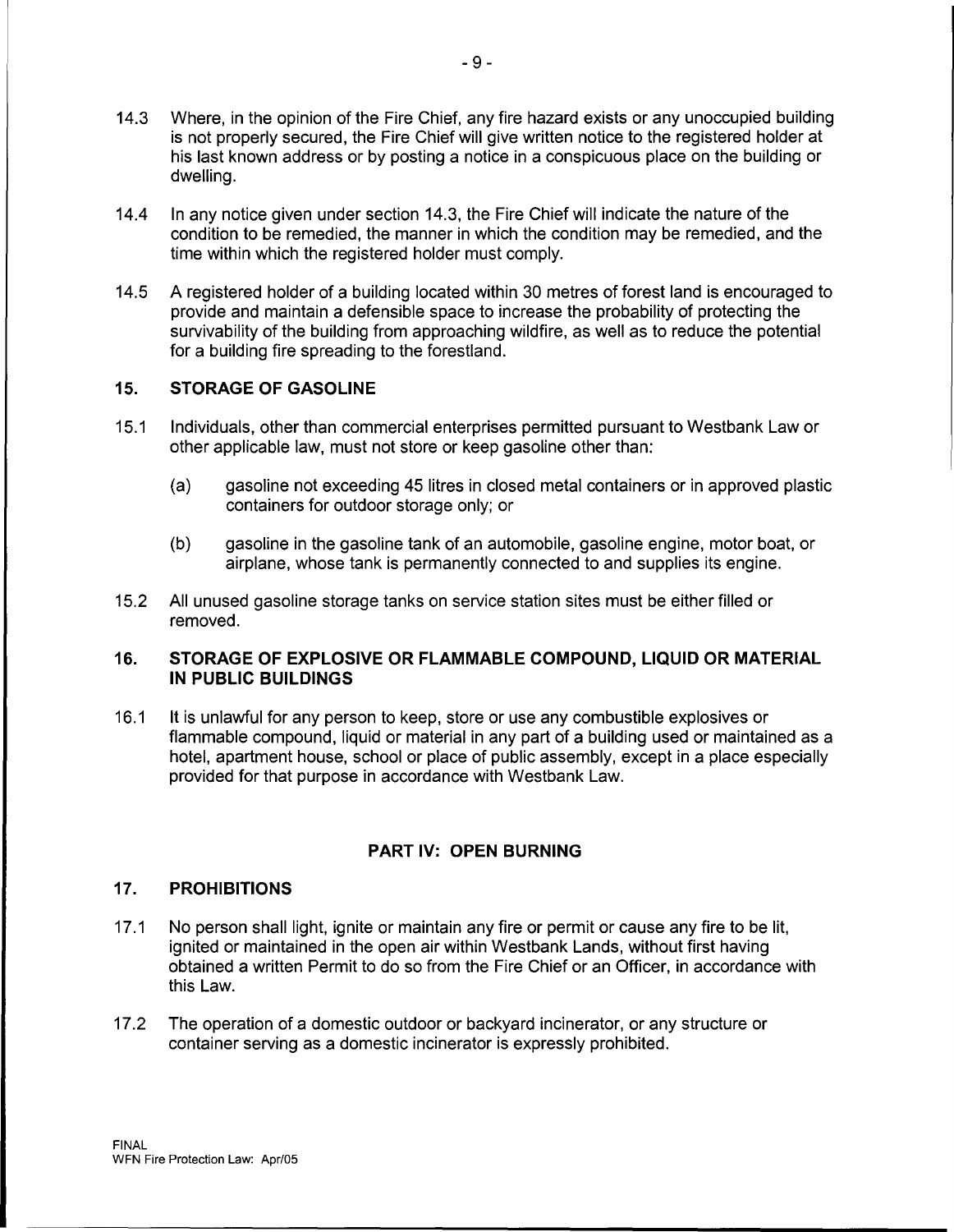- 17 .3 Stumps or other material in excess of eight (8) inches in diameter, must not be burned unless they have been allowed to dry for at least two (2) years or to the satisfaction of the Fire Chief.
- 17.4 Notwithstanding the issuance of a Permit, no burning shall take place unless the venting index as provided daily by the Federal Mountain Services Weather Office is fifty-four (54) or greater when the fire is started.
- 17.5 It will be unlawful for any person to burn or to permit or to cause to be burned any prohibited burning materials.
- 17 .6 Open burning is permitted without a permit:
	- (a) in areas designated by the WFN Law Enforcement Officer for camping and picnics by persons lawfully using the grounds for those purposes;
	- (b) for social and recreational purposes where a fire pit or fire container exists,
	- (c) for ceremonial purposes;

#### provided that

- (d) the open burning is supervised by a competent person over the age of nineteen (19) years knowledgeable about controlling fires;
- (e) for ceremonial purposes, prior written notice is provided to the WFN Law Enforcement Officer;
- (f) smoke nuisance is kept to a minimum; and
- (g) the open burning must be terminated by first placing water on the fire, then stirring the remnants of the fire and, finally, where available, placing sand or dirt on top of the remnant of the fire.

# **18. PERMITS**

- 18.1 The Fire Chief may, by issuance of a permit, allow open air burning, provided that:
	- (a) parcels of land are greater than .81 hectares (2 acres) in area;
	- (b) a minimum separation of thirty (30) metres can be maintained between the fire location and any building, combustible material or forested area;
	- (c) all materials to be burned originate from the parcel of land on which the Permit is issued;
	- (d) only permitted burning materials are burned.
- 18.2 Any person wishing to obtain a Permit will apply in writing to the Fire Chief in such Westbank form as is established by Council, from time to time.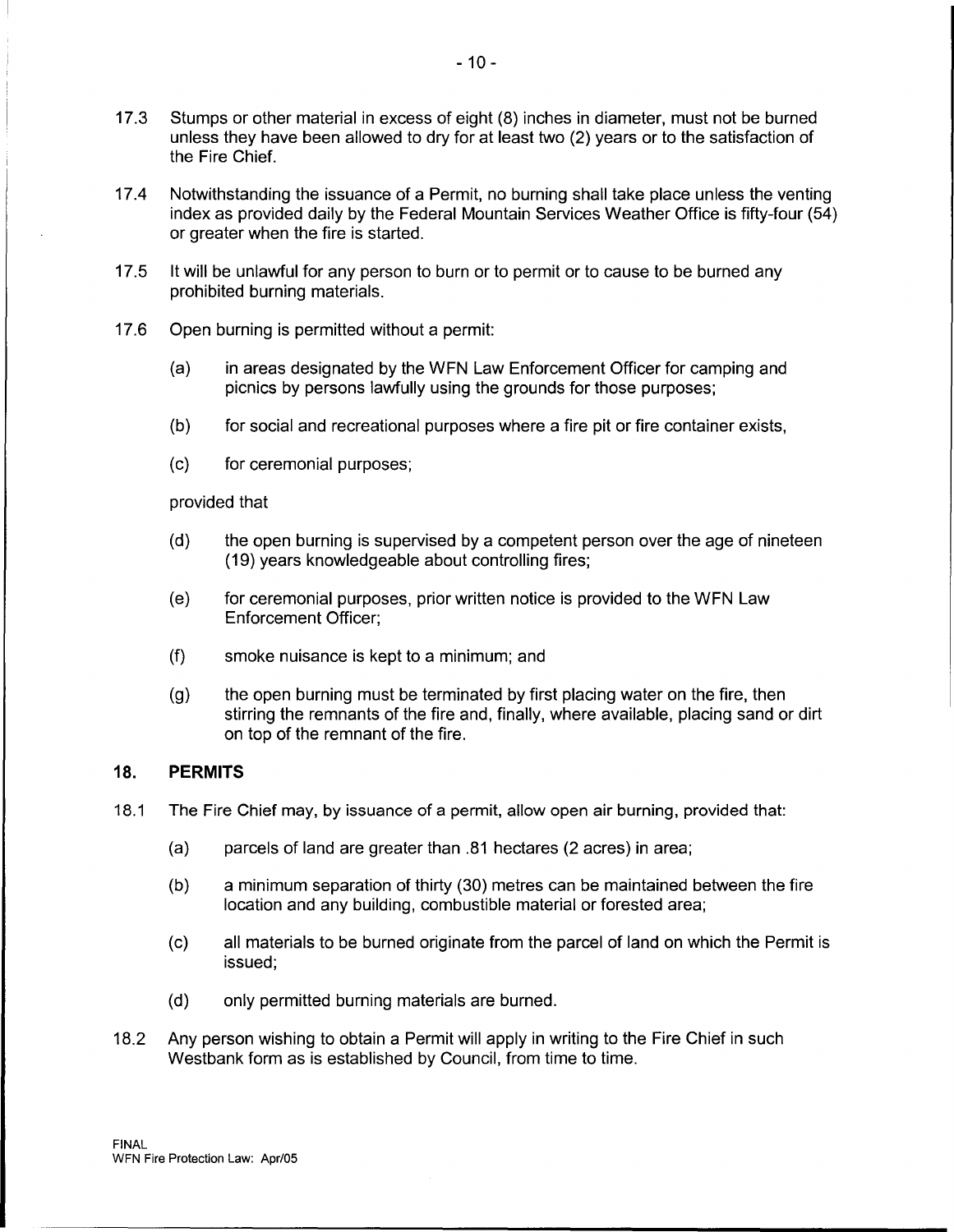- 18.3 Where an applicant is an occupant but not a registered holder, the applicant must provide with their application the written consent of the registered holder.
- 18.4 The Fire Chief must consider all permit applications and supporting information and may:
	- (a) refuse to issue the Permit;
	- (b) grant the Permit, with or without conditions, precedent or subsequent; or
	- (c) request further information from the applicant.
- 18.5 If a Permit application is approved, a Permit will be issued by the Fire Chief upon payment of the applicable fee, and upon satisfaction of any conditions precedent.
- 18.6 A person to whom a Permit is issued must ensure that a competent person over the age of nineteen (19) years is in charge of the fire at all times and must provide that person with readily available equipment to control a fire.
- 18.7 A person to whom a Permit is issued must immediately notify the Fire Chief of any changes to the matters or information relevant to the granting of the Permit.

# **19. GENERAL**

- 19.1 The Fire Chief, Officer or fire fighter or any person specifically appointed by the Fire Chief, is authorized to:
	- (a) enter and inspect, from time to time, any location upon which a permit application has been made or open burning is taking place;
	- (b) make enquiries of and request from any person information relevant to the permit application or to the purposes of this Law;
	- (c) monitor any permitted open fire to ensure that the provisions of this Law and/or the conditions of the Permit are being complied with.
- 19.2 Where the Fire Chief determines that false information has been provided to obtain a Permit or that a person is open burning in contravention of this Law, the Fire Chief may cancel or suspend the Permit, and order the extinguishment of the burning.
- 19.3 Where the Fire Chief considers it expedient for safety reasons or that hazardous conditions or adverse weather conditions exist, the Fire Chief may suspend, cancel or restrict a Permit issued pursuant to this Law for such time as the Fire Chief considers prudent or may attach to the Permit such conditions and restrictions as the Fire Chief considers prudent.
- 19.4 Open burning is prohibited during Fair or Poor air quality conditions as defined by the BC Ministry of Water, Land and Air Protection, based on information provided by Environment Canada and the BC Ministry of Water, Land and Air Protection.
- 19.5 Council may set dates in any year when:
	- (a) there will be no open burning permitted whatsoever; and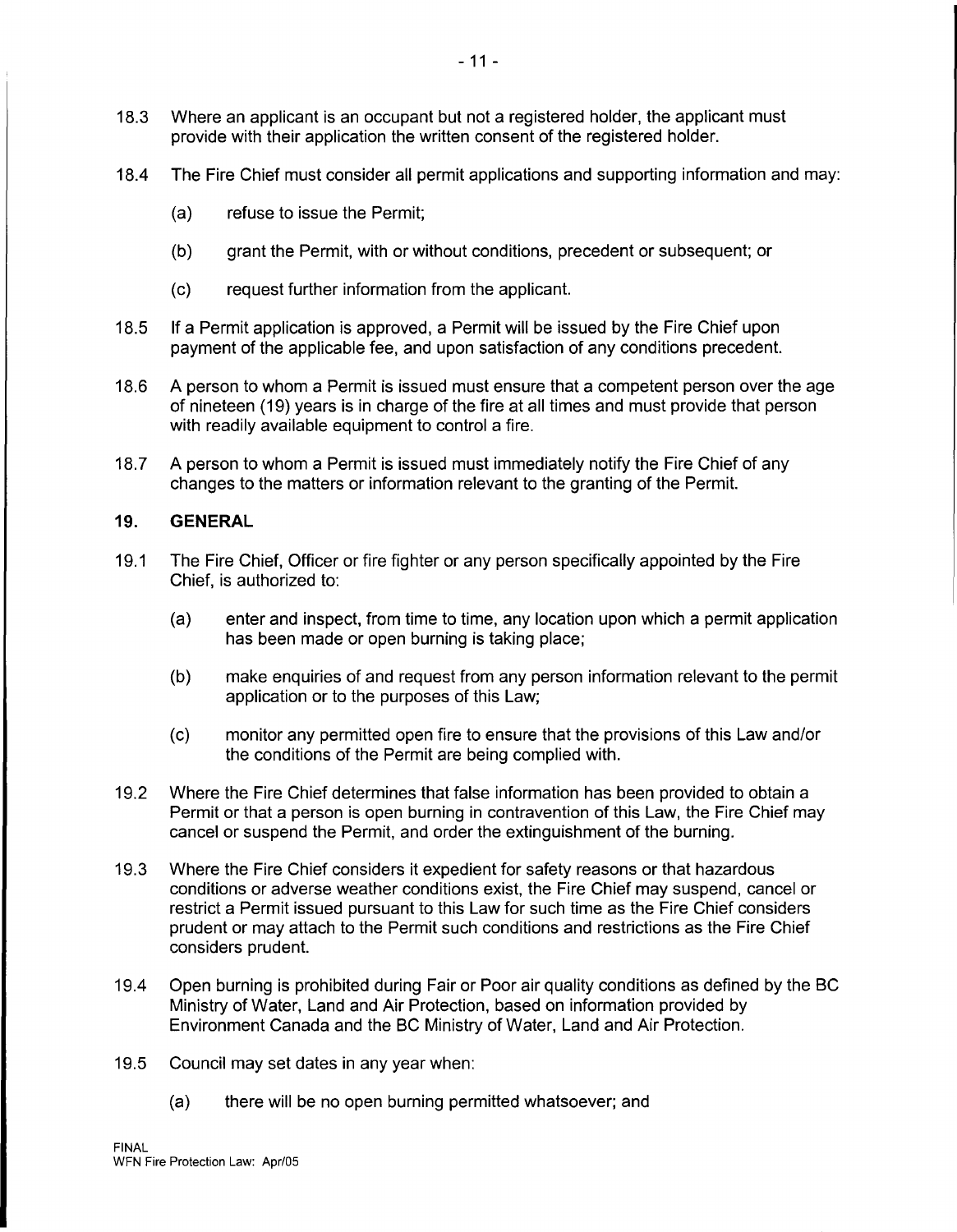(b) no Permits, or a limited number of Permits, will be issued pursuant to this Law.

# **PART V: SMOKE CONTROL**

#### **20. PROHIBITIONS**

- 20.1 No person shall cause or permit smoke from open burning except in accordance with this Law.
- 20.2 No person shall cause or permit smoke from open burning on a parcel of land of which the person is not the registered holder, unless authorized to do so by the registered holder and in accordance with this Law.
- 20.3 No person shall cause or permit smoke from open burning except on land having an area of one hectare (2.47 acres) or more and in accordance with this Law.
- 20.4 No person shall cause or permit smoke from open burning of prohibited burning materials or compostable materials.
- 20.5 No person shall cause or permit smoke from burning by use of an incinerator, burning barrel or similar device.
- 20.6 No person shall cause or permit smoke from open burning except in accordance with the following conditions:
	- (a) only permitted burning materials must be burned;
	- (b) all permitted burning materials to be burned must originate from the parcel of land on which it is to be burned;
	- (c) all burning must be conducted and concluded between 7:00 a.m. and sunset of the same day except for burning permitted under paragraph (d);
	- (d) stumps and other materials exceeding 20 cm. (8 in.) in diameter must not be burned unless they have been allowed to dry for a minimum of two (2) years or are in an equivalent state. Fires for such materials may be maintained for a maximum of 72 hours if the fire is substantially smokeless, provided that no further combustible materials must be added to a fire after 5:00 p.m. of each day of the fire;
	- (e) a minimum separation of 30 metres must be maintained between the location of a fire and all property lines, buildings and structures;
	- (f) all fires must be continuously controlled and supervised by a competent person over the age of nineteen (19) years, properly equipped with sufficient fire extinguishing equipment and material;
	- (g) all fires must be maintained so as to not constitute a nuisance;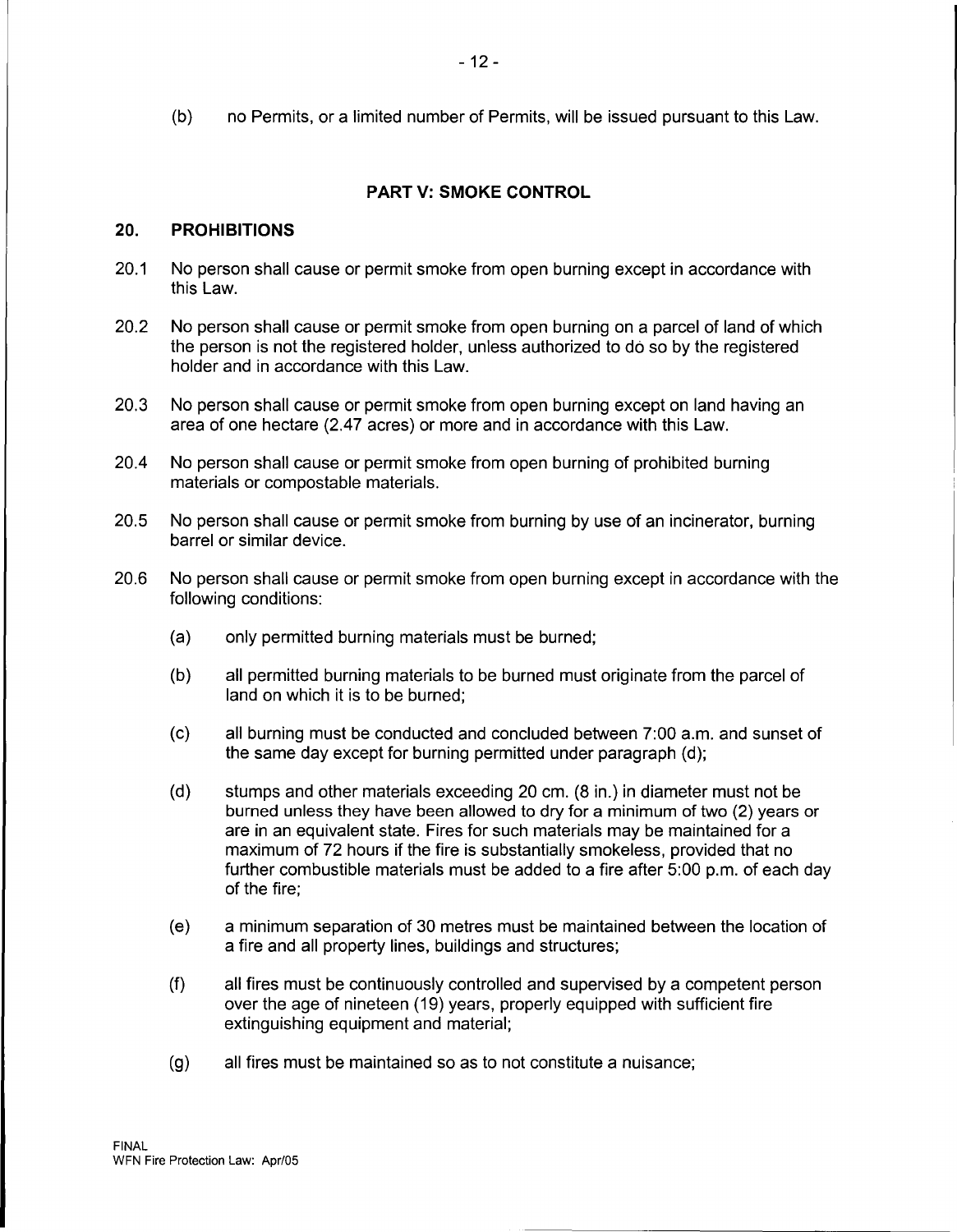{h) all fires are subject to fire restrictions contained in this Law and are subject to cancellation at any time by any authority having jurisdiction.

# **21. CAMPFIRES**

- 21.1 No persons shall cause or permit smoke from a campfire except in accordance with the following conditions:
	- (a) only permitted burning materials, including seasoned untreated lumber, must be used in campfires and firewood must be dry and seasoned;
	- (b) campfires must be continuously controlled and supervised by a competent person equipped with extinguishing equipment and material;
	- (c) campfires must be maintained so as not to cause a nuisance;
	- (d) campfires are subject to fire restrictions contained in this Law and are subject to cancellation at any time by any authority having jurisdiction.

#### **22. WOOD BURNING APPLIANCES**

- 22.1 Only permitted wood burning appliance fuels must be used in a wood burning appliance or fireplace.
- 22.2 No registered holder of a parcel of land shall cause or permit smoke from burning of prohibited burning materials, except seasoned untreated lumber, in a wood burning appliance or fireplace.
- 22.3 No person shall install a wood burning appliance that does not comply with either the Canadian emission standards or the US emission standards established by the Canadian Standards Association and the United States Environmental Protection Agency, respectively, as outlined in the Solid Fuel Burning Domestic Appliance Regulation enacted pursuant to the provincial Waste Management Act as amended from time to time.
- 22.4 Council is hereby authorized to establish a removal program for uncertified wood burning appliances that may incorporate incentives for energy conservation and air quality improvement including, but not limited to, household insulation, insulating products, uncertified wood stove replacement and substitution of heating methods and devices including certified wood stoves.

#### **23. SMOKE ALARMS**

- 23.1 In addition to the requirements of the BC Building Code and the BC Fire Code:
	- (a) the registered holder of every building must ensure that one or more smoke alarms are installed and maintained in every dwelling unit or suite and, except for institutional occupancies required to have a fire alarm system, in each sleeping room not within a dwelling unit;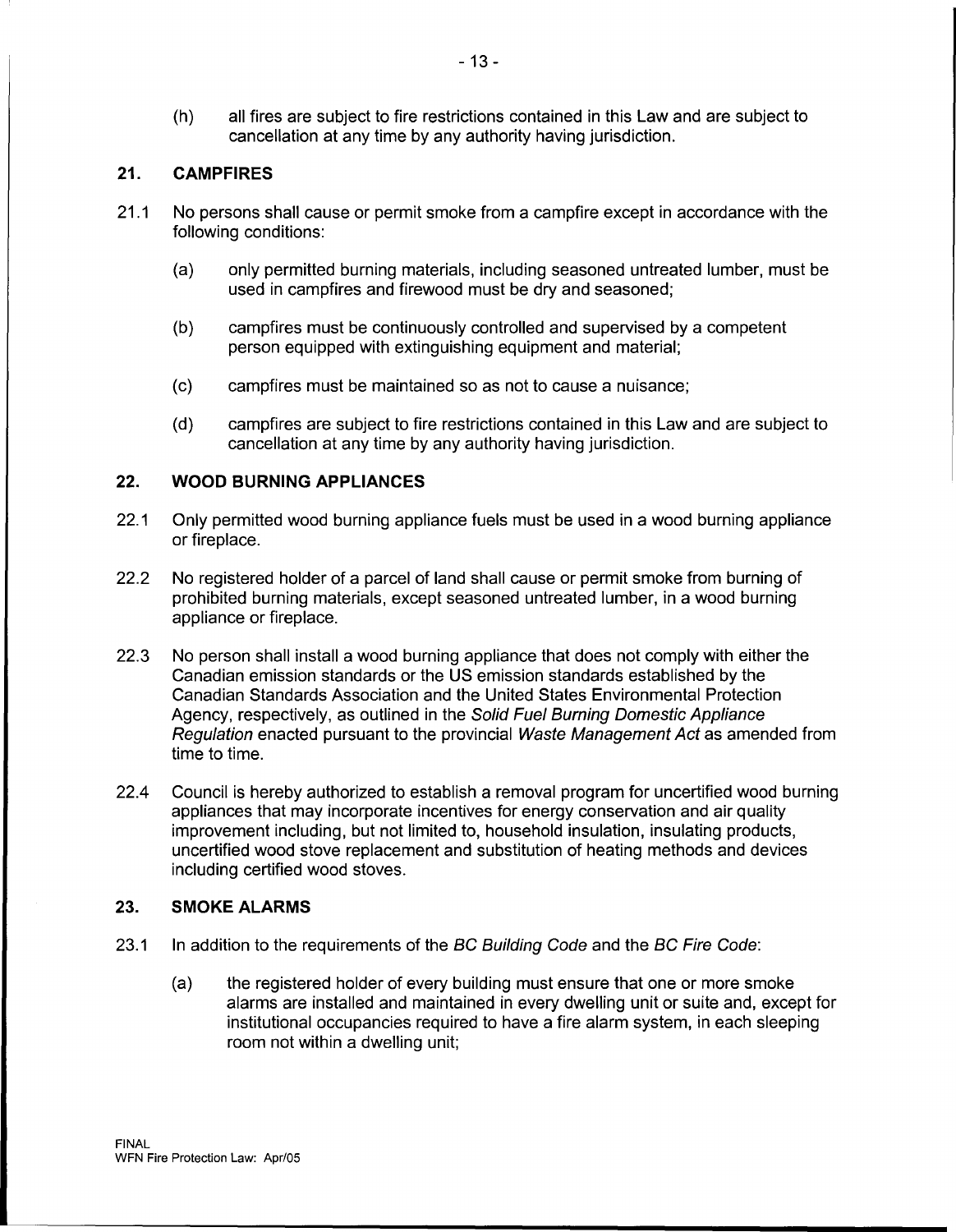- (b) the registered holder must ensure that smoke alarms required to be installed by paragraph (a) are tested according to the manufacturer's specifications to ensure that they are functioning correctly, and are repaired immediately if not functioning;
- (c) smoke alarms required by this Law must conform to CAN/ULC-S531, Standard for Smoke Alarms and must be installed and maintained in conformance with CAN/ULC Standard for the Installation of Smoke Alarms; and
- (d) smoke alarms required for motels, hotels, boarding houses, rooming houses and dormitories must be installed in accordance with the BC Building Code.

# **PART VI: FIRE HYDRANTS**

#### **24. FIRE HYDRANTS**

- 24.1 In addition to the requirements of the BC Fire Code:
	- (a) a person must not make any attachment or connection to any hydrant or standpipe except as authorized by the Fire Chief or pursuant to the WFN Waterworks Law;
	- (b) all private hydrants must conform to the requirements for hydrants as specified under the WFN Subdivision, Development and Servicing Law;
	- (c) the registered holder of a parcel of land on which a hydrant is installed must maintain a clear and unobstructed area having a radius of two metres around each hydrant or standpipe;
	- (d) each hydrant must be in clear view of the adjacent access roadway or its location must be made clearly obvious by other means; and
	- (e) the color of a hydrant must be as specified by the Fire Chief in accordance with the N.F.P.A. Standards that reference hydrant colors.

# **PART VII: GENERAL PROVISIONS**

# **25. COST RECOVERY**

25.1 In addition to any other remedy or offence imposed by this Law, a person who starts a fire without a valid permit pursuant to Part IV of this Law will be responsible for the costs of providing additional personnel and equipment that the Fire Chief may deem necessary to extinguish the fire or to suppress any escape or threatened escape of the fire.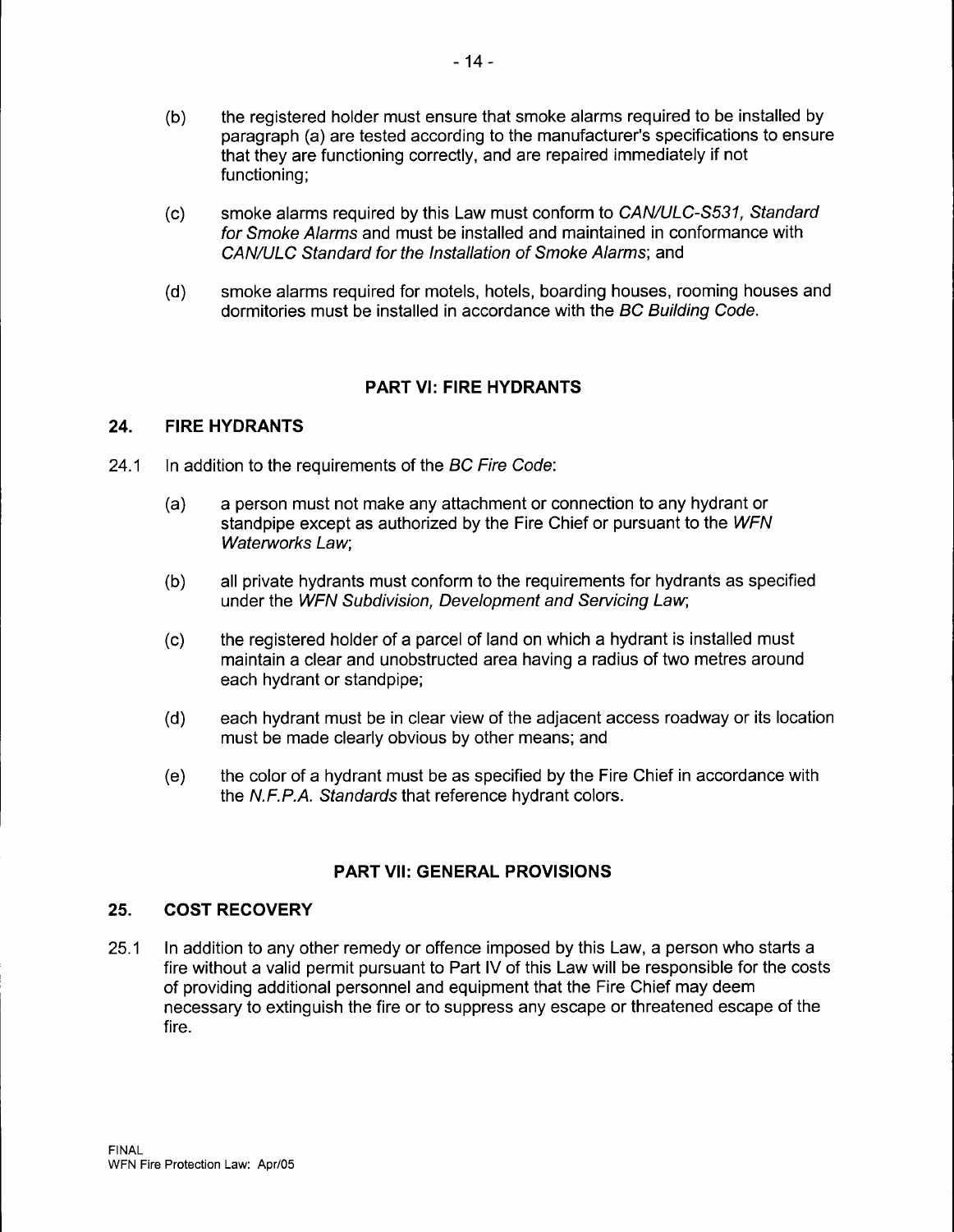# **26. FEES AND FORMS**

26.1 Council may, by resolution passed at a duly convened meeting, establish, correct, revise or update the terms of any applicable fee schedules, forms, protocols or other related documentation which complement and support this Law, and will post notice of same in a public area of the WFN administration building and make a copy of same available for viewing free of charge at the administrative offices of Westbank and available for distribution at a nominal charge.

# **27. NOTICES & CHARGES AGAINST REGISTERED HOLDERS**

27.1 Where Westbank is required to give notice to or imposes an additional cost or charge against the registered holder and two or more persons are shown as registered holders in respect of a parcel of land, then a notice given to or a cost or charge imposed against one registered holder is not invalidated by the failure to give notice to or impose a charge against any other registered holder.

#### **28. OFFENCES**

- 28.1 No person shall obstruct, interfere with or hinder Council, the WFN Law Enforcement Officer or any authorized employee, officer or agent in the carrying out of their duties and responsibilities under this Law.
- 28.2 Any person who violates any of the provisions of this Law or who suffers or permits any act or thing to be done in contravention or in violation of any of the provisions of this Law, or who neglects to do or refrains from doing any act or thing required by any of the provisions of this Law, is guilty of an offence under this Law, and is liable to the penalties imposed by this Law.
- 28.3 Each day a violation of this Law continues will be deemed to be a separate offence for which a fine or imprisonment may be imposed.
- 28.4 Any person who is guilty of an offence under this Law is liable, on summary conviction to a fine of not more than One Thousand Dollars (\$1,000.00) or to a term of imprisonment not exceeding thirty (30) days, or both.

#### **29. IMMUNITY**

- 29.1 No action for damages lies or may be instituted against present or past Council; WFN Law Enforcement Officer, Fire Chief, Officer or fire fighter, or members, employees, servants or agents of either Westbank or Council:
	- (a) for anything said or done or omitted to be said or done by that person in the performance or intended performance of the person's duty or the exercise of the person's authority; or
	- (b) for any alleged neglect or default in the performance or intended performance of the person's duty or the exercise of the person's authority.
- 29.2 Section 29.1 does not provide a defence if: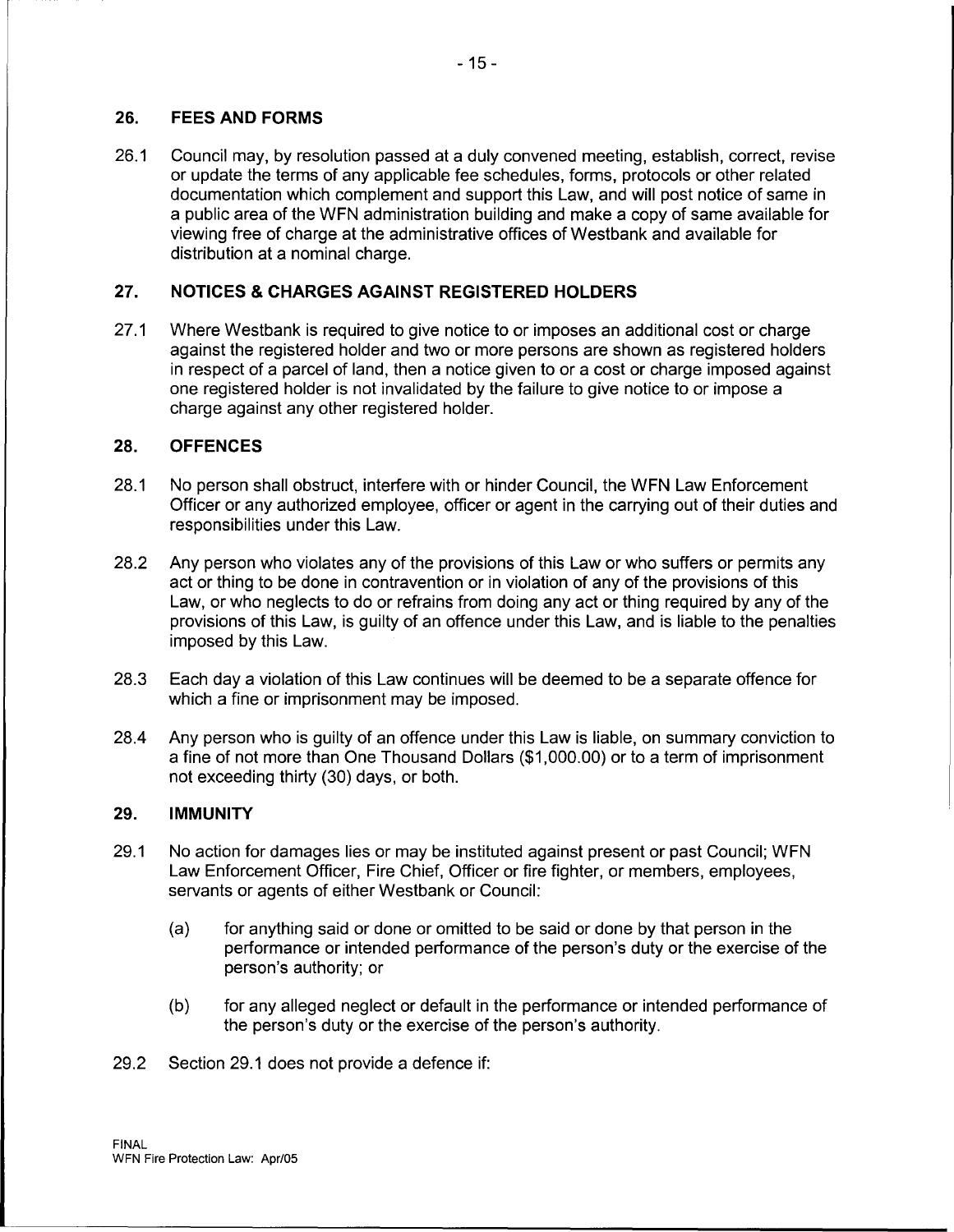- (a) Council, WFN Law Enforcement Officer, Fire Chief, Officer or fire fighter, or members, employees, servants or agents have, in relation to the conduct that is the subject matter of the action, been guilty of dishonesty, gross negligence or malicious or wilful misconduct; or
- (b) the cause of action is libel or slander.
- 29.3 Westbank, present or past Council, or members, employees, servants or agents of any of Westbank or Council is not liable for any damages or other loss, including economic loss, sustained by any person, or to the property of any person, as a result of neglect or failure, for any reason, to discover or detect any contravention of this Law or any other Westbank Law, or from the neglect or failure, for any reason or in any manner, to enforce this Law or any other Westbank Law.
- 29.4 All actions against Westbank for the unlawful doing of anything that:
	- (a) is purported to have been done by Westbank under the powers conferred by this Law or any Westbank Law, and
	- (b) might have been lawfully done by Westbank if acting in the manner established bylaw,

must be commenced within six (6) months after the cause of action first arose, or within a further period designated by Council in a particular case, but not afterwards.

- 29.5 Westbank is in no case liable for damages unless notice in writing, setting out the time, place and manner in which the damage has been sustained, is delivered to Westbank, within two (2) months from the date on which the damage was sustained. In case of the death of a person injured, the failure to give notice required by this section is not a bar to the maintenance of the action. Failure to give the notice or its insufficiency is not a bar to the maintenance of an action if the court before whom it is tried, or, in case of appeal, the Court of Appeal, believes:
	- (a) there was reasonable excuse, and
	- (b) Westbank has not been prejudiced in its defence by the failure or insufficiency.

# **30. APPLICATION OF LAW**

- 30.1 Where any federal Act or regulation or provincial Act or regulation or any other Westbank Law may apply to any matter covered by this Law, compliance with this Law will not relieve the person from also complying with the provisions of the other applicable Act, regulation or law.
- 30.2 If any section of this Law is for any reason held invalid by a decision of a court of competent jurisdiction, the invalid section or subsection will be severed from and not affect the remaining provisions of this Law.
- 30.3 The headings given to the sections and paragraphs in this Law are for convenience of reference only. They do not form part of this Law and will not be used in the interpretation of this Law.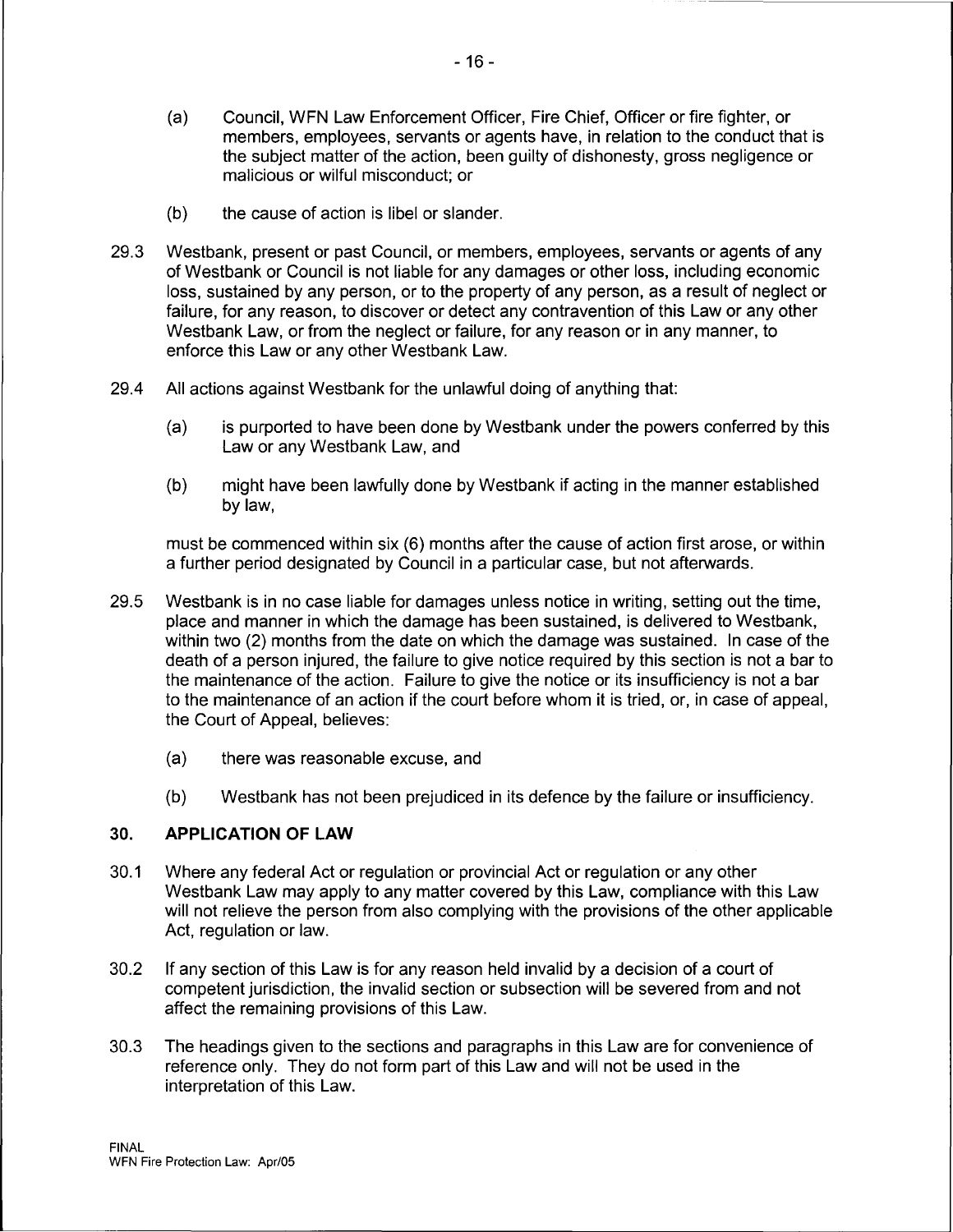30.4 Unless otherwise noted, any specific statute named in this Law is a reference to a statute of British Columbia and the regulations thereto, as amended, revised, consolidated or replaced from time to time, and any Law referred to herein is a reference to a law of Westbank, as amended, revised, consolidated or replaced from time to time.

# **31. REPEAL**

31.1 Fire Protection Bylaw, 2000-01 and Open Burning Bylaw 1995-04 are hereby repealed.